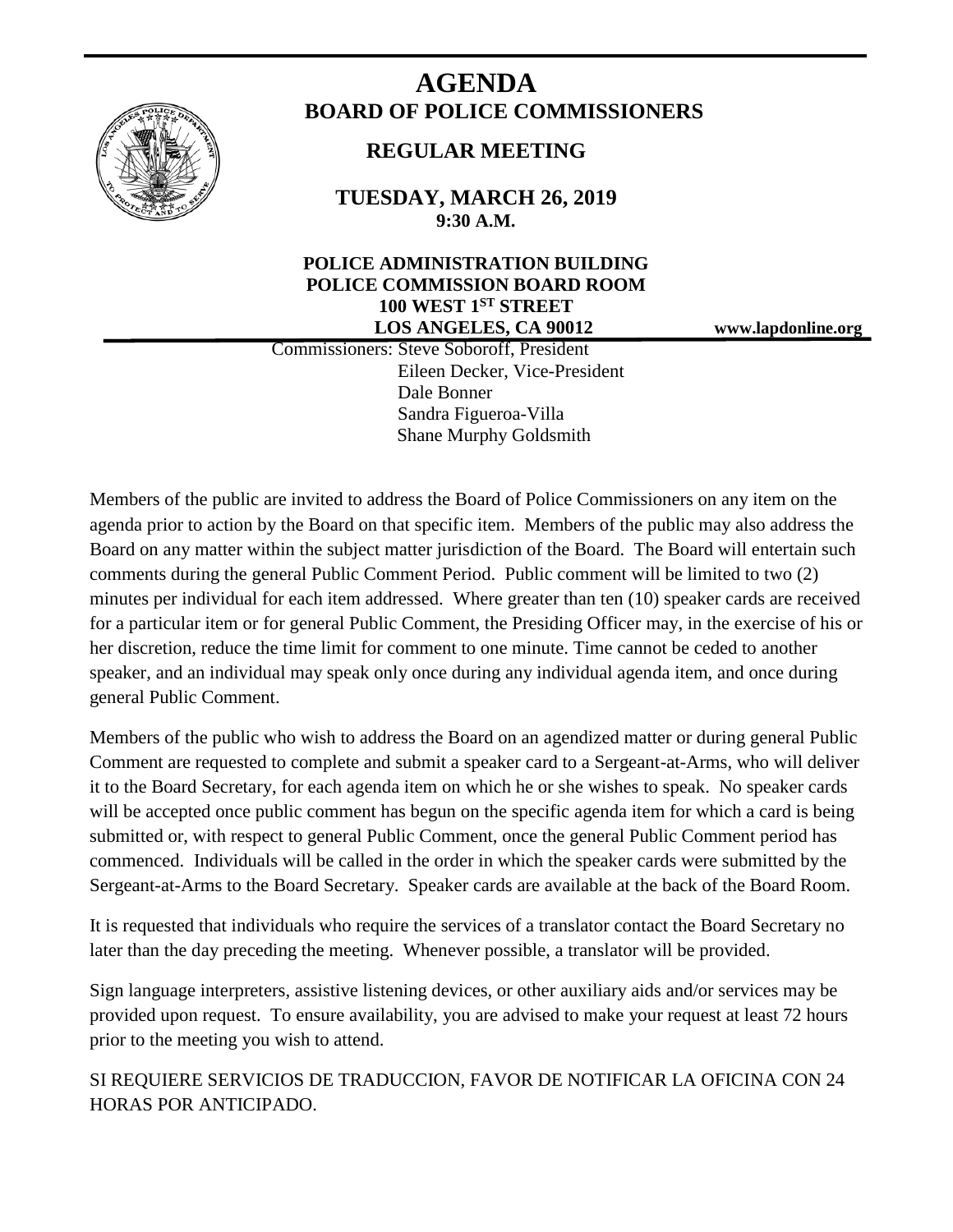### **1. CONSENT AGENDA ITEMS**

A. DEAPARTMENT'S REPORT, dated March 20, 2019, relative to a Travel Authority for the Chief of Police, April 16, 2019, through April 17, 2019, to attend the Los Angeles County Police Chiefs Association (LACPCA) 2019 Spring Conference, in Palm Springs, California, as set forth. **[\[BPC #19-0076\]](http://www.lapdpolicecom.lacity.org/032619/BPC_19-0076.pdf)** 

Recommendation(s) for Board action:

APPROVE the Department's report.

B. DEPARTMENT'S REPORT, dated March 13, 2019, relative to a monetary donation in the amount of \$600.00, from the Los Angeles Police Relief Association, Inc., to be utilized for food and recreational activities and events, for the benefit of the Hollenbeck Area Cadet Program, as set forth. [\[BPC #19-0079\]](http://www.lapdpolicecom.lacity.org/032619/BPC_19-0079.pdf)

Recommendation(s) for Board action:

APPROVE the Department's report and ACCEPT the donation.

C. DEPARTMENT'S REPORT, dated March 6, 2019, relative to a monetary donation in the amount of \$500.00, from the William H. Parker LA Police Foundation, to be utilized for food and recreational activities and events, for the benefit of the Hollenbeck Area Cadet Program, as set forth. **IDPC #19-0075** 

Recommendation(s) for Board action:

APPROVE the Department's report and ACCEPT the donation.

# **2**. **REGULAR AGENDA ITEMS**

A. DEPARTMENT'S REPORT, dated March 21, 2019, relative to the Los Angeles Police Department  $150<sup>th</sup>$  Anniversary – request for approval of commemorative badge, as set forth. [\[BPC #19-0082\]](http://www.lapdpolicecom.lacity.org/032619/BPC_19-0082.pdf)

Recommendation(s) for Board action:

APPROVE the Department's report.

B. DEPARTMENT'S REPORT, dated March 14, 2019, relative to the six-month update on Jail Homeless In-Reach Program, as set forth. [\[BPC #19-0077\]](http://www.lapdpolicecom.lacity.org/032619/BPC_19-0077.pdf)

Recommendation(s) for Board action:

REVIEW the Department's report.

C. DEPARTMENT'S REPORT, dated March 1, 2019, relative to the Secret Service Funds Audit (AD No. 18-004), as set forth. [\[BPC #19-0078\]](http://www.lapdpolicecom.lacity.org/032619/BPC_19-0078.pdf)

Recommendation(s) for Board action:

APPROVE the Department's report.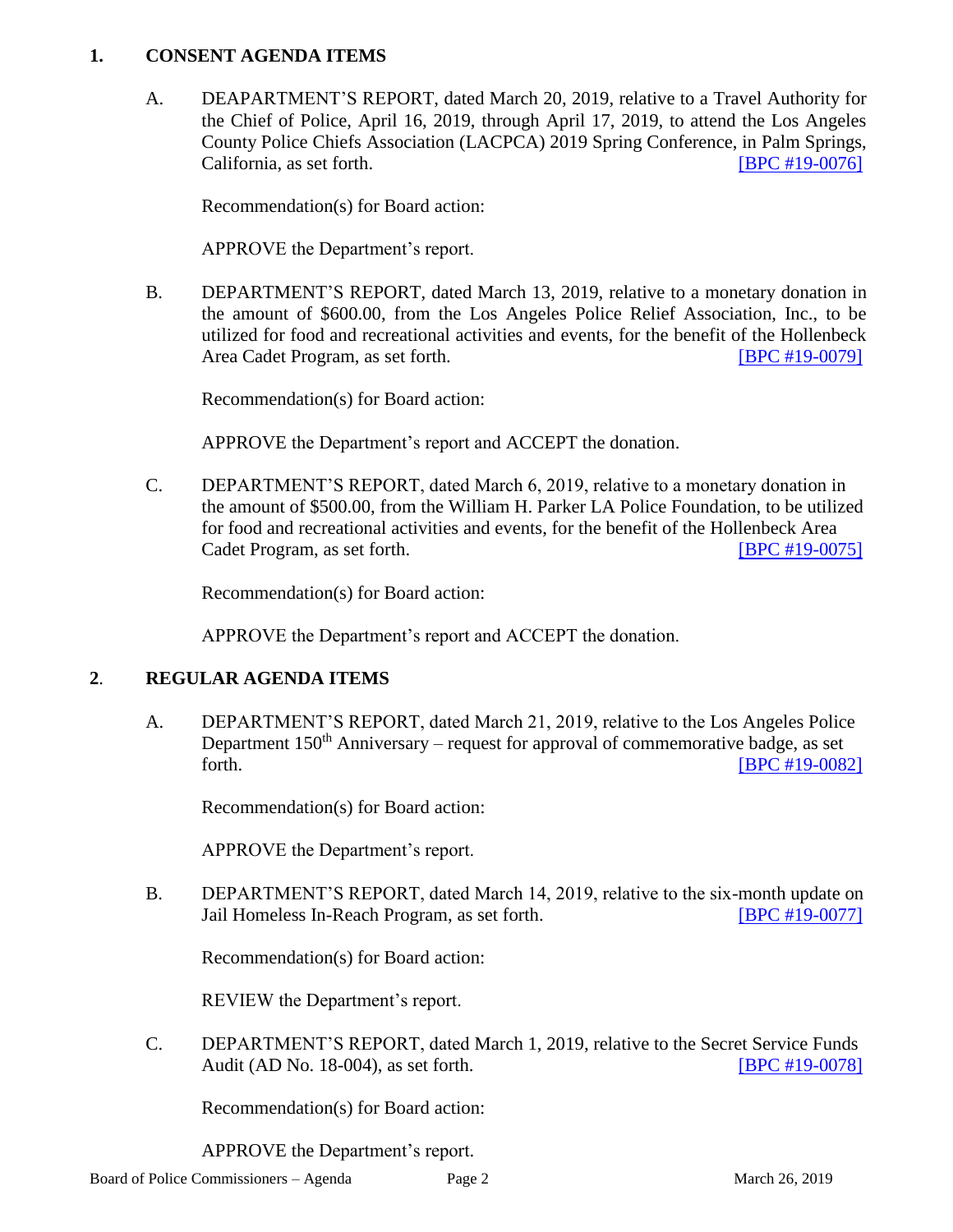D. DEPARTMENT'S REPORT, dated March 20, 2019, relative to the complaint related to a Non-Categorical Use of Force Revised: Reclassification of a Level II Use of Force Investigation to a Level 1 – Established: Reportable Non-Categorical Use of Force Incidents – renamed and revised, as set forth, as set forth. [\[BPC #19-0080\]](http://www.lapdpolicecom.lacity.org/032619/BPC_19-0080.pdf)

Recommendation(s) for Board action:

APPROVE the Department's report.

E. DEPARTMENT'S REPORT, dated March 6, 2019, relative to the Supplemental Police Account Fourth Quarterly Report (October through December 2018), as set forth.

[\[BPC #19-0074\]](http://www.lapdpolicecom.lacity.org/032619/BPC_19-0074.pdf)

Recommendation(s) for Board action:

APPROVE the Department's report and TRANSMIT to the City Council.

F. DEPARTMENT'S REPORT, dated March 20, 2019, relative to the Fourth Amendment to Contract C-124017 between the Los Angeles Police Department and ASSI Security, for Security Management System, as set forth. [\[BPC #19-0081\]](http://www.lapdpolicecom.lacity.org/032619/BPC_19-0081.pdf)

Recommendation(s) for Board action:

APPROVE the Department's report and TRANSMIT to the Mayor.

#### **3. REPORT OF THE CHIEF OF POLICE**

- Significant Incidents and activities occurring during the period of March 5, 2019 through March 26, 2019
- Crime Statistics
- Department Personnel Strength

#### **4. PUBLIC COMMENT PERIOD**

## **5. CLOSED SESSION ITEMS**

- A. PUBLIC EMPLOYEE DISCIPLINE/DISMISSAL/RELEASE/PUBLIC EMPLOYEE PERFORMANCE EVALUATION. Officer Involved Shooting (OIS). Government Code Section 54957.
	- 1. OIS #032-18 Two Police Officer III *(Date of Occurrence - 05/12/18 Involved Party – K. Palencia)*

#### **ADJOURNMENT**

Support materials relative to Open Session agenda items are available for public inspection in Room 134, Police Administration Building. The Board may consider matters of an emergency nature not appearing on the published agenda. Information on supplemental agenda items may be obtained by calling the Office of the Board Secretary, Police Commission, at (213) 236-1400 (TDD 213/236-1440), after 9:30 a.m., Friday, March 22, 2019.